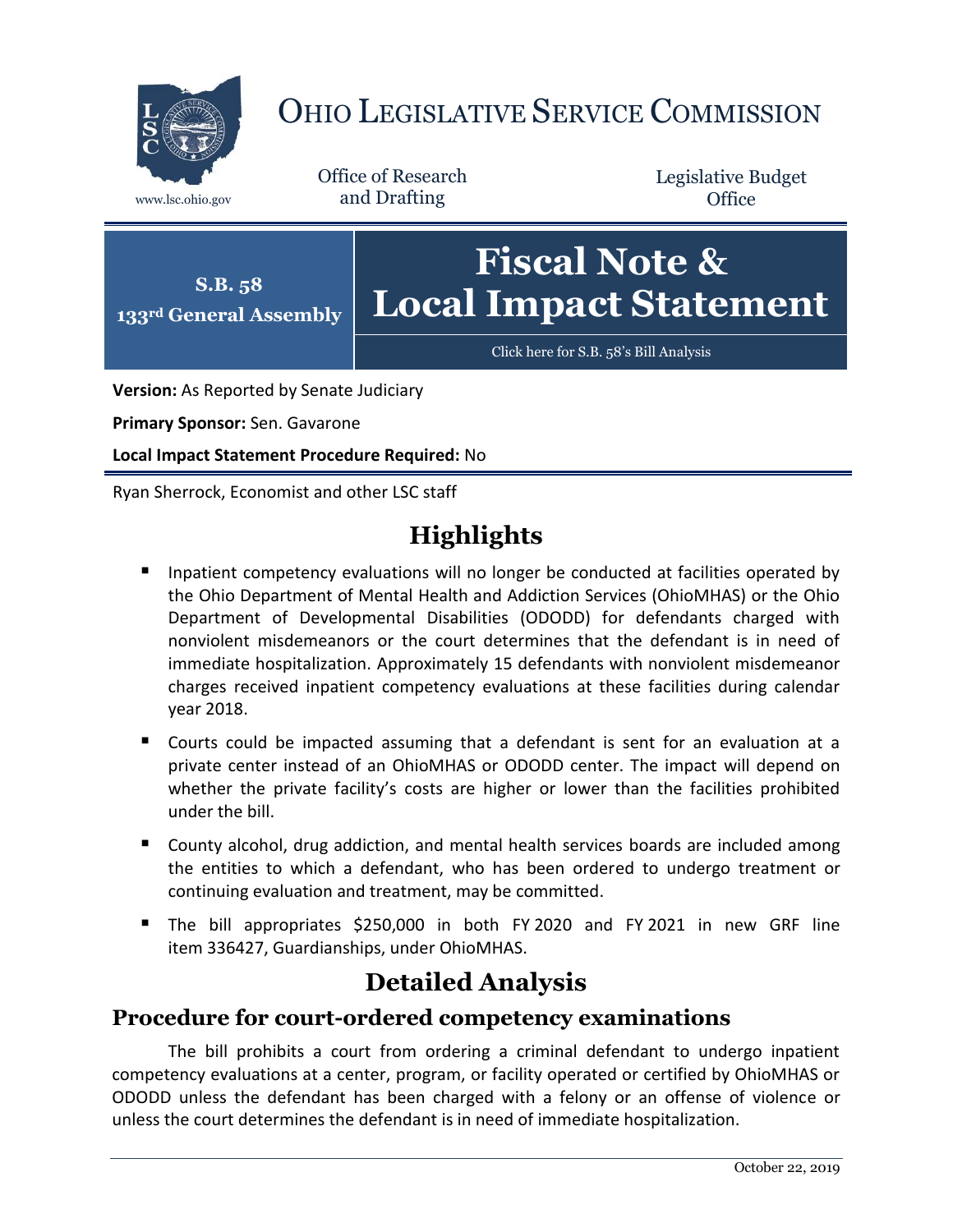If a court, prosecutor, or defense attorney raises the question regarding a defendant's competency to stand trial, the court may request that a competency evaluation be conducted by a community forensic psychiatry center. Ohio has ten community forensic psychiatry centers, which provide forensic evaluation services for Ohio's court system. Most evaluations conducted by these centers are completed in the community or in the jail. When an inpatient evaluation is ordered, an individual is sent to one of OhioMHAS's six state psychiatric hospitals. If a defendant appears to have an intellectual disability, then an evaluation may be conducted to determine this. ODODD typically conducts such competency evaluations in the community or in the facility in which the individual is being held. If an inpatient competency evaluation were conducted, it would be conducted at one of ODODD's eight developmental centers.

OhioMHAS estimates that for calendar year 2018, $^{1}$  15 individuals had been charged with a nonviolent misdemeanor and ordered to receive an inpatient evaluation at a state OhioMHAS hospital. In FY 2017, the average daily cost per resident was \$581.42.<sup>2</sup> If all 15 of these individuals stayed the full 20 days, the inpatient evaluation cost would be approximately \$174,000 (15 x \$581.42). While the cost of inpatient hospital stays is covered under GRF line item 334412, Hospital Services, it appears that courts may reimburse for at least some of these costs.

ODODD indicated that they rarely conduct inpatient competency evaluations for individuals charged with a nonviolent misdemeanor. Due to the rarity of evaluations in these circumstances, the bill should have a minimal to negligible fiscal impact to ODODD.

Continuing law states that the cost of evaluations are to be borne by the legislative authority of the court – the municipality or county, depending on the court – and are taxed as court costs in the case; therefore, except for cases of indigence, the costs for evaluations are recovered by the court as costs charged to the offender. If a defendant is sent to a private facility for an evaluation that would have otherwise been sent to a facility prohibited under the bill, the impact will depend on whether the costs at the private facility are higher or lower than at the prohibited facilities. The magnitude of the impact on the courts, if any, is uncertain.

#### **Place of commitment**

The bill specifies that if the court orders the defendant to undergo treatment or continuing evaluation and treatment, county boards of alcohol, drug addiction, and mental health services (ADAMHS) are included among the entities to which a defendant be committed. Currently, probate courts may commit a defendant to an ADAMHS board for civil cases.<sup>3</sup> This would also allow criminal courts to commit a defendant to an ADAMHS board. Thus, ADAMHS boards might realize an increase in expenditures, assuming that the board would be responsible for costs. Additionally, OhioMHAS must inform the court and prosecutor of that placement within 48 hours prior to placing the defendant rather than obtaining court approval following a

 $\overline{a}$ 

 $^1$  This figure was provided by OhioMHAS on December 13, 2018.

<sup>&</sup>lt;sup>2</sup> OhioMHAS's FY 2018 Annual Report – [https://spark.adobe.com/page/zkP6u3LYJyZKj/.](https://spark.adobe.com/page/zkP6u3LYJyZKj/)

 $3$  According to the Ohio Association of County Behavioral Health Authorities.